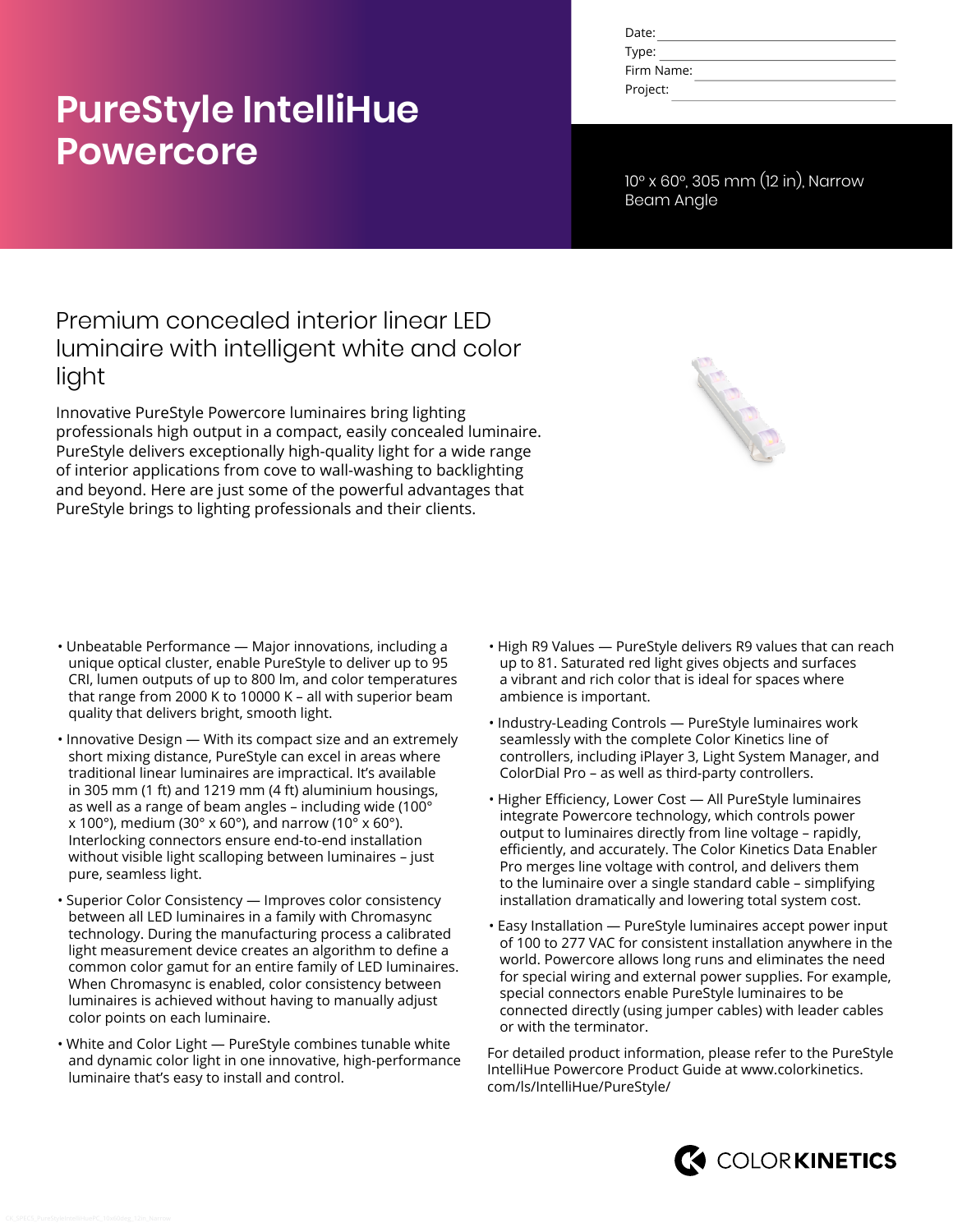# Specifications

Due to continuous improvements and innovations, specifications may change without notice.

#### **Output**

| Beam Angle                 | $10^{\circ}$ x 60 $^{\circ}$ |
|----------------------------|------------------------------|
| Lumens 2700 K <sup>t</sup> | 764                          |
| Lumens 4000 K*             | 707                          |
| Efficacy (lm/W) 2700 K     | 60                           |
| Efficacy (lm/W) 4000 K     | 59                           |
| <b>CRI 2700 K</b>          | 93.3                         |
| <b>CRI 4000 K</b>          | 93.3                         |
| CRI R9 2700 K              | 82                           |
| CRI R9 4000 K              | 68.2                         |

### **Electrical**

| Input Voltage                          | 100 to 277 VAC, auto-ranging, 50/60 Hz   |
|----------------------------------------|------------------------------------------|
| Power Consumption                      | 13 W                                     |
| (Maximum at full output, steady state) |                                          |
| Power Factor                           | 0.9 @ 100 to 240 VAC<br>$0.85$ @ 277 VAC |
|                                        |                                          |

*For Surge Protection Requirements for LED Lighting Systems, please refer to www.colorkinetics.com/KB/surge-protection.*

#### **Control**

| Interface             | Data Enabler Pro (DMX or Ethernet) |
|-----------------------|------------------------------------|
| <b>Control System</b> |                                    |

Color Kinetics full range of controllers, including Light System Manager, Video System Manager Pro, iPlayer 3, Antumbra iColor Keypad, and ColorDial Pro, or third-party controllers

| Remote Monitoring & Management | ActiveSite Ready, works with |
|--------------------------------|------------------------------|
|                                | Interact Landmark            |

#### **Lumen Maintenance**

| Threshold <sup>§</sup> | Ambient<br>Temperature | Reported | Calculated |
|------------------------|------------------------|----------|------------|
| $L_{90}$               | 25 °C                  | 13,000   | 13,000     |
|                        | 50 $^{\circ}$ C        | 13,000   | 13,000     |
| $L_{80}$               | 25 °C                  | 28,600   | 28,600     |
|                        | 50 $^{\circ}$ C        | 28,600   | 28,600     |
| $L_{70}$               | 25 °C                  | 46,100   | 46,100     |
|                        | 50 $^{\circ}$ C        | 46,100   | 46,100     |
| $L_{50}$               | 25 °C                  | > 54,000 | 90,300     |
|                        | 50 °C                  | > 54.000 | 90,300     |

### **Physical**

| <b>Temperature Ranges</b> |                                                             |
|---------------------------|-------------------------------------------------------------|
| Luminaire Connections     | Integral male/female connectors                             |
| Lens                      | Polycarbonate                                               |
| <b>Housing Material</b>   | Extruded anodized aluminium, white powder-<br>coated finish |
| Weight                    | $0.5$ kg $(1.1$ lb)                                         |
| (Height x Width x Depth)  | 58.5 x 298.7 x 40 mm (2.3 x 11.75 x 1.57 in)                |
| Dimensions                |                                                             |

| Humidity                                                                                                                                   | 0 to 95%, non-condensing |
|--------------------------------------------------------------------------------------------------------------------------------------------|--------------------------|
| $-20$ to 50 °C (-4 to 122 °F) Operating<br>-20 to 50 °C (-4 to 122 °F) Startup<br>-40 to 80 $^{\circ}$ C (-40 to 176 $^{\circ}$ F) Storage |                          |
|                                                                                                                                            |                          |

#### **Luminaire Run Lengths**

To calculate luminaire run lengths and total power consumption for your specific installation, download the Configuration Calculator from www.colorkinetics.com/support/install\_tool/

#### **Certification and Safety**

| Approbation | UL/cUL, FCC Class B, CE, PSE, COC, RCM |
|-------------|----------------------------------------|
| Environment | Dry/Damp Location, IP20                |



\* Correlated color temperature (CCT) complies with ANSI C78.377-2008 for the chromaticity of solid state lighting products.

† Lumen measurement complies with IES LM-79-08 testing procedures.

§ Lxx = 50% lumen maintenance (when light output drops below 50% of initial output). All values are given at B10, or the median value where 90% of the LED population is better than the reported or calculated lumen maintenance measurement.

¶ Lumen maintenance figures are based on lifetime prediction graphs supplied by LED source manufacturers. Whenever possible, figures use measurements that comply with IES LM-80-08 testing procedures. In accordance with TM-21-11, Reported values represent the interpolated value based on six times the LM-80-08 total test duration (in hours). Calculated values represent time durations that exceed six times the total test duration.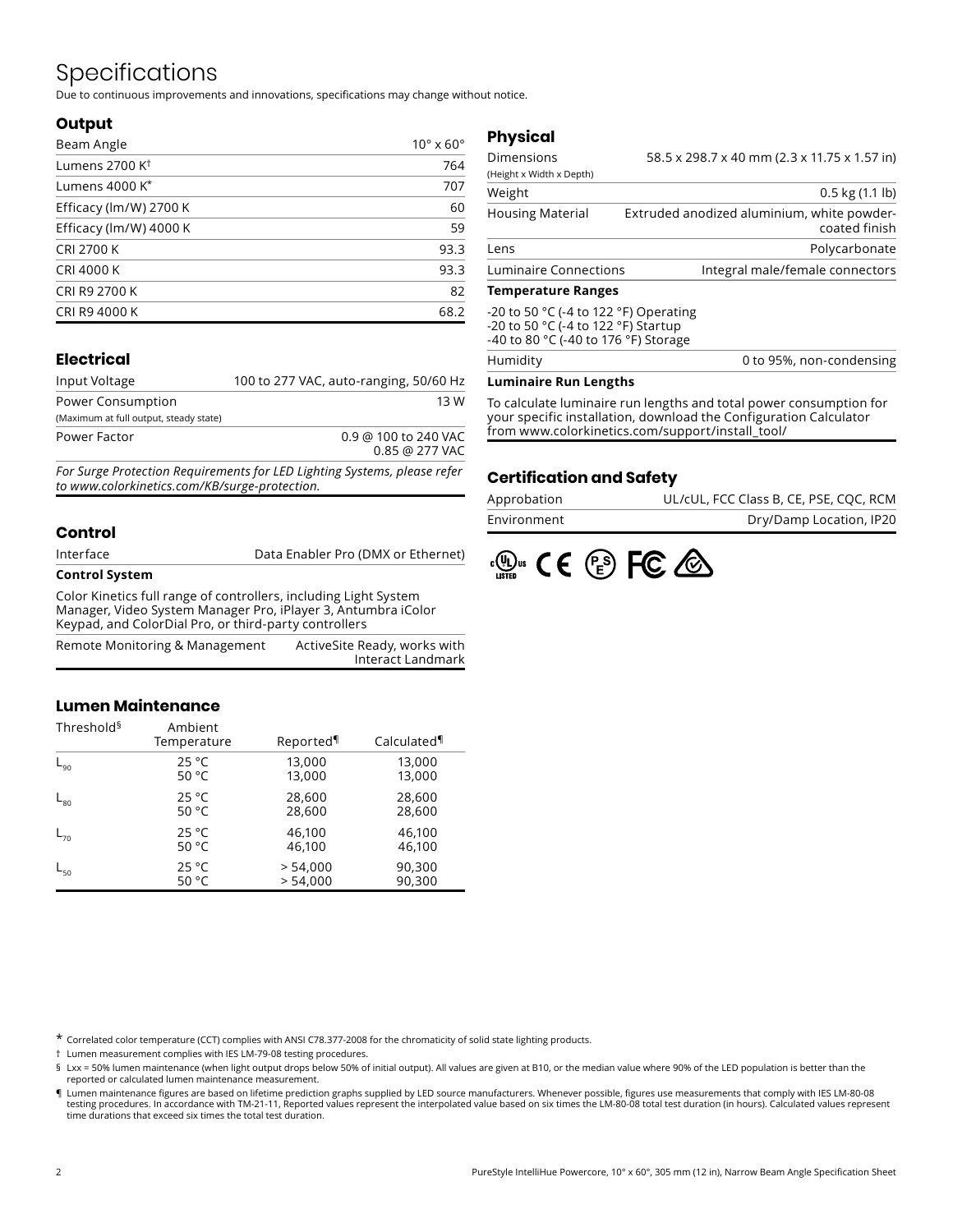### Dimensions



### Photometrics, 2700 K, 10° x 60°, 305 mm (12 in)

Photometric data is based on test results from an independent NIST traceable testing lab. IES data is available at [www.colorkinetics.com/support/ies.](http://www.colorkinetics.com/support/ies)

| Beam Angle             | $10^{\circ}$ x 60 $^{\circ}$ |                 |
|------------------------|------------------------------|-----------------|
| I FD                   | 2700 K                       | 10 <sup>o</sup> |
| Lumens 2700 K          | 764                          |                 |
| Efficacy (lm/W) 2700 K | 60                           |                 |

**Polar Candela Distribution**



#### **Zonal Lumen**

| Zone       | Lumens | % Luminaire |
|------------|--------|-------------|
| $0 - 30$   | 567.6  | 73.0%       |
| $0 - 40$   | 689.9  | 88.8%       |
| $0 - 60$   | 757.0  | 97.4%       |
| $0 - 90$   | 776.9  | 100.0%      |
| $60 - 90$  | 19.9   | 2.6%        |
| $70 - 100$ | 7.9    | 1.0%        |
| $90 - 120$ | 0.1    | 0.0%        |
| $90 - 180$ | 0.1    | 0.0%        |
| $0 - 180$  | 777.0  | 100.0%      |

**Illuminance at Distance**



**Coefficients of Utilization - Zonal Cavity Method**

|                |                             |    |                                    |                      |                |  | Effective Floor Cavity Reflectance: 20% |                             |          |
|----------------|-----------------------------|----|------------------------------------|----------------------|----------------|--|-----------------------------------------|-----------------------------|----------|
| $RCC$ %:       |                             | 80 | 70                                 |                      | 50             |  | 30                                      | 10                          | $\Omega$ |
|                | RW %:70 50 30 0             |    | 70 50 30 0                         |                      | 50 30 20       |  | 50 30 20                                | 50 30 20                    | $\Omega$ |
| RCR:           |                             |    |                                    |                      |                |  |                                         |                             |          |
| $\Omega$       | 1.19 1.19 1.19 1.19         |    | 1.16 1.16 1.16 1.00                |                      | 1.11 1.11 1.11 |  | 1.06 1.06 1.06                          | 1.02 1.02 1.02              | 1.00     |
| 1              | 1.14 1.11 1.08 1.06         |    | 1.11 1.09 1.06 0.94 1.05 1.03 1.01 |                      |                |  | 1.01.0.99.0.98                          | 0.97 0.96 0.95 0.93         |          |
| $\mathcal{P}$  | 1.08 1.03 0.99 0.96         |    | 1.06 1.02 0.98 0.88                | 0.98 0.95 0.93       |                |  | 0.95 0.93 0.91                          | 0.93 0.91 0.89 0.87         |          |
| 3              | 1.03 0.97 0.92 0.88         |    | 1.01 0.95 0.91 0.83                | 0.93 0.89 0.86       |                |  | 0.90 0.87 0.84                          | 0.88 0.85 0.83 0.82         |          |
| 4              | 0.98 0.91 0.85 0.81         |    | 0.96 0.90 0.85 0.78                | 0.88 0.83 0.80       |                |  | 0.86 0.82 0.79                          | 0.84 0.81 0.78 0.77         |          |
| 5              | 0.94 0.86 0.80 0.76         |    | 0.92 0.85 0.79 0.73                | 0.83 0.78 0.75       |                |  | 0.81 0.77 0.74                          | 0.80 0.76 0.74 0.72         |          |
| 6.             | 0.89 0.81 0.75 0.71         |    | 0.88 0.80 0.75 0.69                | $0.79$ $0.74$ $0.70$ |                |  | $0.77$ $0.73$ $0.70$                    | $0.76$ $0.72$ $0.70$ $0.68$ |          |
| $\overline{7}$ | 0.86 0.77 0.71 0.67         |    | 0.84 0.76 0.71 0.66                | $0.75$ $0.70$ $0.67$ |                |  | 0.740.690.66                            | 0.73 0.69 0.66 0.65         |          |
| 8              | 0.82 0.73 0.67 0.64         |    | 0.81 0.72 0.67 0.62                | 0.71 0.67 0.63       |                |  | $0.70$ $0.66$ $0.63$                    | 0.69 0.66 0.63 0.61         |          |
| 9              | $0.79$ $0.70$ $0.64$ $0.60$ |    | 0.78 0.69 0.64 0.60                | 0.68 0.63 0.60       |                |  | 0.67 0.63 0.60                          | 0.67 0.63 0.60 0.58         |          |
| 10             | 0.76 0.67 0.61 0.58         |    | 0.75 0.66 0.61 0.57 0.65 0.61 0.57 |                      |                |  | 0.65 0.60 0.57                          | 0.64 0.60 0.57 0.56         |          |

For lux multiply fc by 10.7